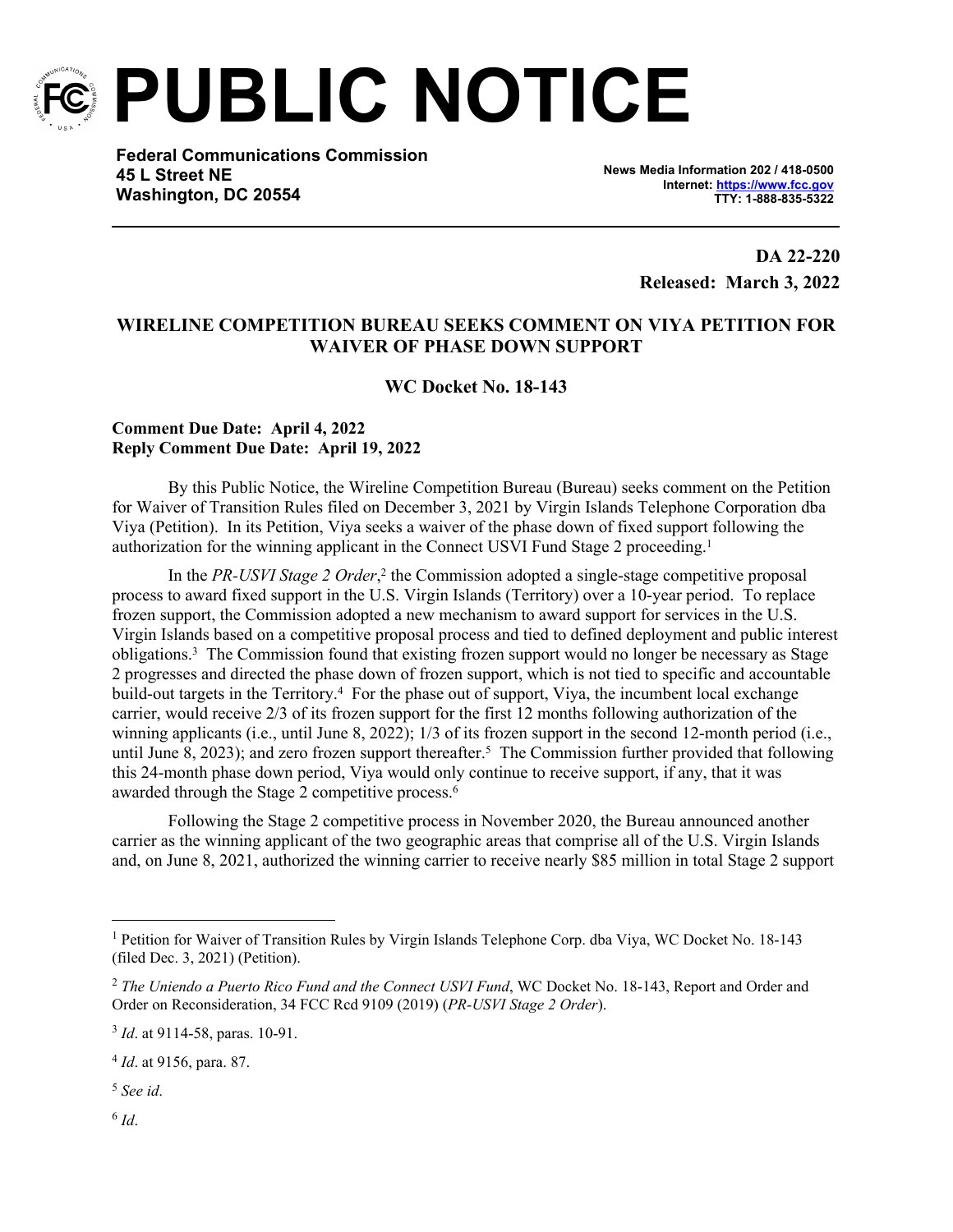over the 10-year term.<sup>7</sup> With the announcement authorizing the winning applicant, the Bureau also provided that the approximately \$16 million in frozen annual support Viya received would be phased down in accordance with the *PR-USVI Stage 2 Order*, with Viya's support ending entirely on June 8, 2023.<sup>8</sup>

On December 3, 2021, Viya filed its Petition requesting waiver of the phase-down support adopted in the *PR-USVI Stage 2 Order*.<sup>9</sup> Viya's Petition generally requested that the Commission waive Viya's current phase-down schedule and align reductions in its support with the Stage 2 winning applicant's six-year deployment period.<sup>10</sup> Specifically, Viya seeks a waiver to maintain its support at the current 2/3 level until the Stage 2 winning applicant's first mandatory deployment milestone on December 31, 2024, after which Viya's support would successively phase down before ending entirely on December 31, 2026.<sup>11</sup>

We seek comment on Viya's Petition to waive the current schedule for phasing down its support following the Stage 2 winning applicant's authorization. In the *USF/ICC Transformation Order*, the Commission addressed waiver petitions of transitional support from competitive eligible telecommunications carriers support to the Connect America Fund.<sup>12</sup> In that context, the Commission provided that it would carefully consider waiver requests of carriers regarding the phase down of support to protect existing service during the transition of support to the Mobility Fund programs but cautioned that any carrier seeking a waiver must include specific financial data and other information to "demonstrate that it needs additional support in order for its customers to continue receiving voice service in areas where there is no [] alternative."<sup>13</sup> The Commission provided that the "failure to provide the listed information shall be grounds for dismissal without prejudice."<sup>14</sup> We seek comment on what types of data and information Viya should be required to submit to demonstrate that a waiver of the current schedule for phasing down its support is necessary and in the public interest to ensure service to consumers in the U.S. Virgin Islands.

We seek comment whether extending the period of phase-down support beyond the current 24 month period is necessary in one or both of the geographic areas comprising the U.S. Virgin Islands to ensure service continues at existing levels without interruption. Should any additional phase-down support target specific areas where the winning applicant does not currently offer service or should such support be determined based on the entire geographic area, irrespective of deployment by the winning applicant? If additional phase-down support is necessary to continue service, we seek comment on whether additional phase-down support will be necessary for the entire six-year period until the winning applicant's last deployment milestone or for a shorter period of time?

8 *Id.* at 9410.

<sup>9</sup> *See* Petition.

<sup>10</sup> *Id*. at 10.

<sup>11</sup> *Id.*

<sup>12</sup> *See Connect America Fund; A National Broadband Plan for Our Future; Establishing Just and Reasonable Rates for Local Exchange Carriers; High-Cost Universal Service Support; Developing a Unified Intercarrier Compensation Regime; Federal-State Joint Board on Universal Service; Lifeline and Link-Up; Universal Service Reform – Mobility Fund*; WC Docket Nos. 10-90, 07-135, 05-337, 03-109, CC Docket Nos. 01-92, 96-45, GN Docket No. 09-51, WT Docket No. 10-208, Report and Order and Further Notice of Proposed Rulemaking, 26 FCC Rcd 17663, 17839-42, paras. 539-44 (2011) (*USF/ICC Transformation Order and/or FNPRM*).

<sup>13</sup> *Id*. at. 17840-42, paras. 540, 542

<sup>14</sup> *Id*. at 17842, para. 543.

<sup>7</sup> *Connect USVI Fund Stage 2 Support Authorized for Broadband VI*, Public Notice, DA 21-666, 36 FCC Rcd 9405 (June 8, 2021) (*USVI Authorization Notice*).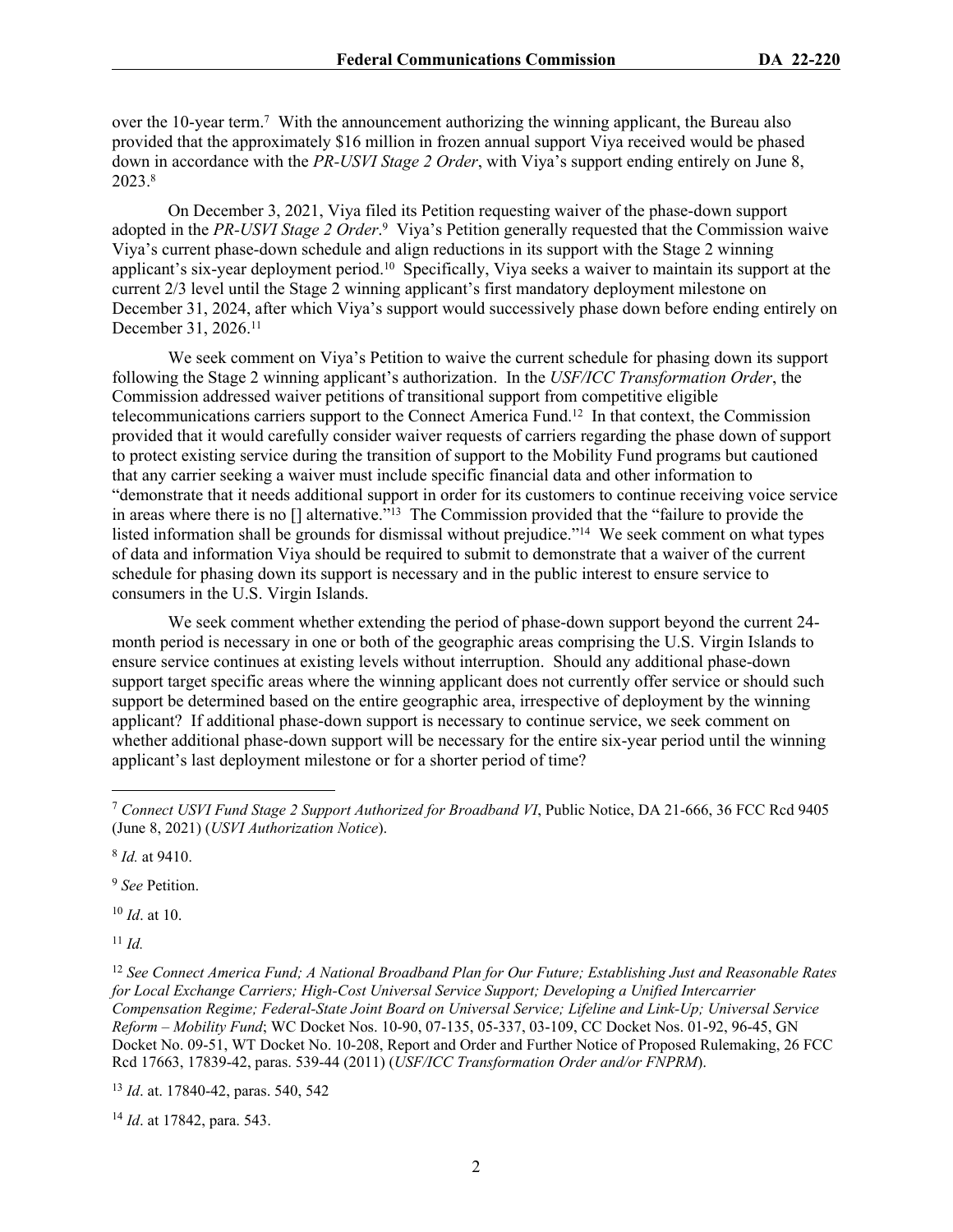Finally, if we were to grant additional support, should we require Viya to commit to specific service obligations or network performance commitments in exchange for accepting an offer for additional phase down support? What specific service obligations and network performance commitments are appropriate to ensure uninterrupted service to all residents in the Territory?

*Filing Requirements*. Pursuant to sections 1.415 and 1.419 of the Commission's rules, 47 CFR §§ 1.415, 1.419, interested parties may file comments and reply comments on or before the dates indicated above. Comments and reply comments may be filed in **WC Docket No. 18-143** using the Commission's Electronic Comment Filing System (ECFS).<sup>15</sup> Electronic Filers: Comments may be filed electronically using the Internet by accessing the ECFS: [http://apps.fcc.gov/ecfs/.](http://apps.fcc.gov/ecfs/)

- Paper Filers: Parties who choose to file by paper must file an original and one copy of each filing.
- Filings can be sent by hand or messenger delivery, by commercial overnight courier, or by firstclass or overnight U.S. Postal Service mail. All filings must be addressed to the Commission's Secretary, Office of the Secretary, Federal Communications Commission.
- Commercial overnight mail (other than U.S. Postal Service Express Mail and Priority Mail) must be sent to 9050 Junction Drive, Annapolis Junction, MD 20701. U.S. Postal Service first-class, Express, and Priority mail must be addressed to 45 L Street, NE, Washington DC 20554.
- Effective March 19, 2020, and until further notice, the Commission no longer accepts any hand or messenger delivered filings at its headquarters. This is a temporary measure taken to help protect the health and safety of individuals, and to mitigate the transmission of COVID-19.<sup>16</sup>

*People with Disabilities*. To request materials in accessible formats (such as Braille, large print, electronic files, or audio format), please send an email to  $\frac{fcc504}{\omega}$  fcc.gov. We ask that requests for accommodations be made as soon as possible in order to allow the agency to satisfy such requests whenever possible.

*Ex Parte Rules*. The proceeding is considered a "permit-but-disclose" proceeding in accordance with the Commission's *ex parte* rules.<sup>17</sup> Persons making *ex parte* presentations must file a copy of any written presentation or a memorandum summarizing any oral presentation within two business days after the presentation (unless a different deadline applicable to the Sunshine period applies). Persons making oral *ex parte* presentations are reminded that memoranda summarizing the presentation must (1) list all persons attending or otherwise participating in the meeting at which the *ex parte* presentation was made, and (2) summarize all data presented and arguments made during the presentation. If the presentation consisted in whole or in part of the presentation of data or arguments already reflected in the presenter's written comments, memoranda or other filings in the proceeding, the presenter may provide citations to such data or arguments in his or her prior comments, memoranda, or other filings (specifying the relevant page and/or paragraph numbers where such data or arguments can be found) in lieu of summarizing them in the memorandum. Documents shown or given to Commission staff during *ex parte* meetings are deemed to be written *ex parte* presentations and must be filed consistent with rule 1.1206(b). In proceedings governed by rule 1.49(f) or for which the Commission has made available a method of electronic filing, written *ex parte* presentations and memoranda summarizing oral *ex parte* presentations, and all attachments thereto, must be filed through the electronic comment filing system available for that proceeding, and must be filed in their native format (*e.g.*, .doc, .xml, .ppt, searchable .pdf). Participants in this proceeding should familiarize themselves with the Commission's *ex parte* rules.

<sup>15</sup> *See Electronic Filing of Documents in Rulemaking Proceedings*, 63 FR 24121 (1998).

<sup>16</sup> *See FCC Announces Closure of FCC Headquarters Open Window and Change in Hand-Delivery Policy, Public Notice*, 35 FCC Rcd 2788 (OMD 2020), [https://www.fcc.gov/document/fcc-closes-headquarters-open-window-and](https://www.fcc.gov/document/fcc-closes-headquarters-open-window-and-changes-hand-delivery-policy)[changes-hand-delivery-policy](https://www.fcc.gov/document/fcc-closes-headquarters-open-window-and-changes-hand-delivery-policy).

<sup>17</sup> 47 CFR §§ 1.1200 *et seq*.